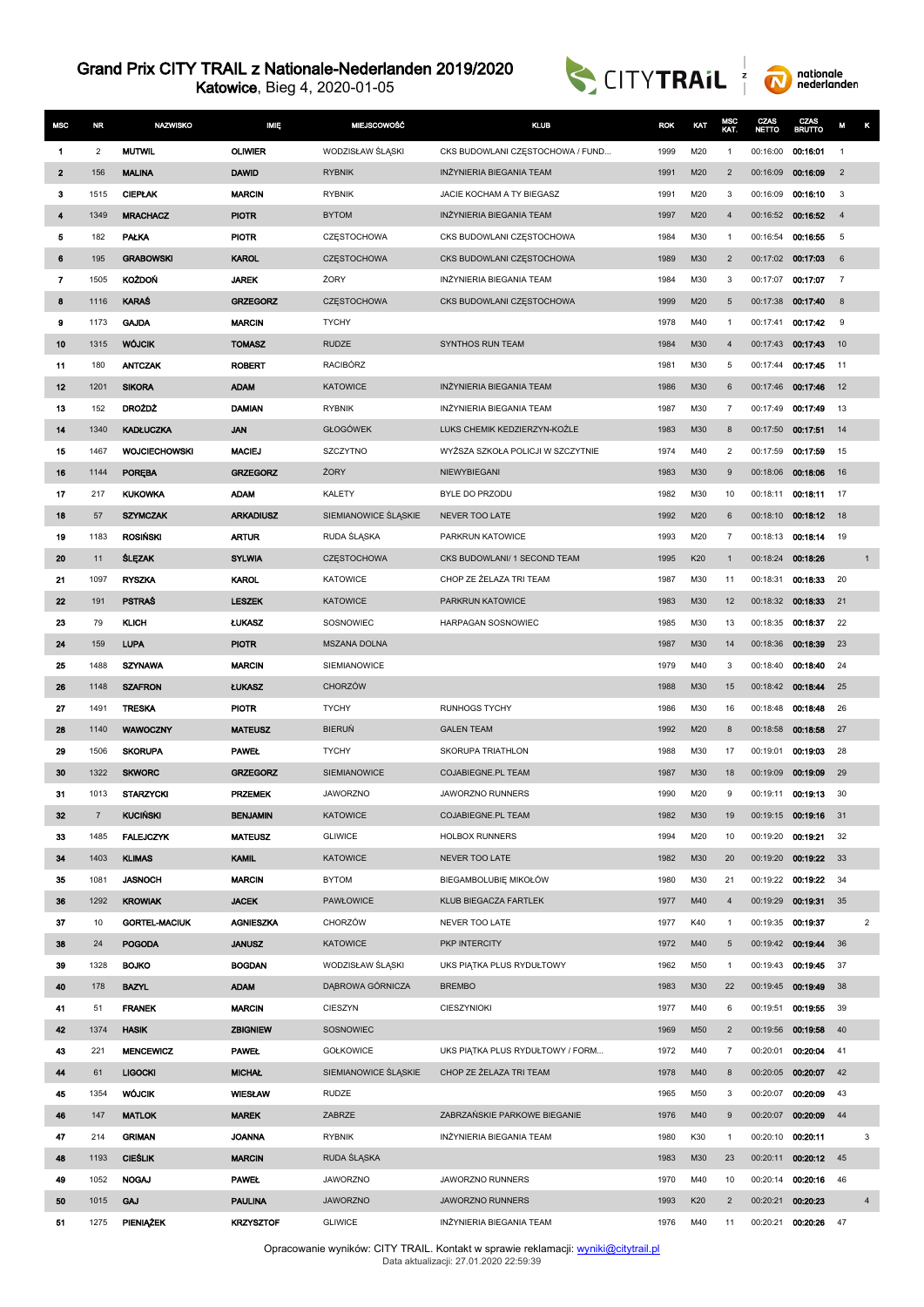Katowice, Bieg 4, 2020-01-05





| <b>MSC</b> | <b>NR</b> | <b>NAZWISKO</b>         | <b>IMIE</b>      | <b>MIEJSCOWOŚĆ</b>      | <b>KLUB</b>                        | <b>ROK</b> | KAT | MSC<br>KAT.    | CZAS<br>ΝΕΠΟ      | CZAS<br><b>BRUTTO</b> | м  | κ               |
|------------|-----------|-------------------------|------------------|-------------------------|------------------------------------|------------|-----|----------------|-------------------|-----------------------|----|-----------------|
| 52         | 202       | <b>SARAT</b>            | <b>TOMASZ</b>    | <b>KATOWICE</b>         | PARKRUN KATOWICE                   | 1989       | M30 | 24             | 00:20:24          | 00:20:28              | 48 |                 |
| 53         | 218       | NAPIÓRKOWSKI            | <b>ADAM</b>      | <b>GLIWICE</b>          | BYLE DO PRZODU                     | 1982       | M30 | 25             | 00:20:26          | 00:20:30              | 49 |                 |
| 54         | 64        | <b>SZYMAŃSKI</b>        | <b>KRZYSZTOF</b> | SOSNOWIEC               | HARPAGAN SOSNOWIEC                 | 1979       | M40 | 12             | 00:20:28          | 00:20:31              | 50 |                 |
| 55         | 99        | <b>GAWROŃSKI</b>        | <b>GRZEGORZ</b>  | <b>MYSŁOWICE</b>        |                                    | 1984       | M30 | 26             | 00:20:33          | 00:20:37              | 51 |                 |
| 56         | 209       | <b>ADAMCZEWSKI</b>      | <b>WALDEMAR</b>  | <b>JASTRZEBIE ZDRÓJ</b> | KLUB BIEGACZA FARTLEK              | 1965       | M50 | $\overline{4}$ | 00:20:38          | 00:20:42              | 52 |                 |
| 57         | 1504      | <b>PROKSA</b>           | <b>ROBERT</b>    | <b>MYSŁOWICE</b>        |                                    | 1964       | M50 | 5              | 00:20:40          | 00:20:41              | 53 |                 |
| 58         | 1203      | <b>SEKUŁA</b>           | <b>MAGDALENA</b> | FRANCISZKÓW             | <b>AZS UMCS LUBLIN</b>             | 1997       | K20 | 3              | 00:20:43          | 00:20:45              |    | $5\phantom{.0}$ |
| 59         | 1146      | <b>BLUS</b>             | <b>MARCIN</b>    | ZABRZE                  |                                    | 1978       | M40 | 13             | 00:20:47          | 00:20:50              | 54 |                 |
| 60         | 1510      | PIECZARA                | <b>BŁAŻEJ</b>    | <b>JAWORZNO</b>         | <b>MCKIS JAWORZNO</b>              | 1979       | M40 | 14             | 00:20:50          | 00:20:55              | 55 |                 |
| 61         | 1282      | <b>KIEPIELA</b>         | <b>DAWID</b>     | JASTRZĘBIE-ZDRÓJ        | KLUB BIEGACZA FARTLEK              | 1981       | M30 | 27             | 00:20:54          | 00:20:58              | 56 |                 |
| 62         | 1509      | <b>MENDECKA-ZEJDLER</b> | <b>MICHALINA</b> | ŁAZISKA GÓRNE           | 1 SECOND TEAM /MOSIR ŁAZISKA GÓRNE | 1992       | K20 | $\overline{4}$ | 00:20:55          | 00:20:57              |    | $\,6$           |
| 63         | 1375      | <b>SMACZYNSKI</b>       | <b>DARIUSZ</b>   | DABROWA GORNICZA        | SRS AKTYWNA DABROWA                | 1964       | M50 | 6              | 00:20:58          | 00:20:59              | 57 |                 |
| 64         | 1332      | <b>BZDYK</b>            | <b>KATARZYNA</b> | <b>KATOWICE</b>         | NEVER TOO LATE                     | 1984       | K30 | $\overline{2}$ | 00:21:04          | 00:21:06              |    | $\overline{7}$  |
| 65         | 1118      | <b>OLEKSY</b>           | <b>KRZYSZTOF</b> | <b>KATOWICE</b>         | ADS MASNA                          | 1970       | M40 | 15             | 00:21:06          | 00:22:53              | 58 |                 |
| 66         | 1086      | <b>BIELIŃSKA</b>        | <b>MONIKA</b>    | <b>PRZYSZOWICE</b>      |                                    | 1983       | K30 | $\mathbf{3}$   | 00:21:07          | 00:21:10              |    | 8               |
| 67         | 75        | <b>WYROBIEC</b>         | <b>GRZEGORZ</b>  | <b>JAWORZNO</b>         | JAWORZNO RUNNERS                   | 1972       | M40 | 16             | 00:21:10          | 00:21:15              | 59 |                 |
| 68         | 146       | <b>JANOCHA</b>          | <b>PIOTR</b>     | ŻARKI LETNISKO          | LIBERO MYSZKÓW                     | 1979       | M40 | 17             | 00:21:14          | 00:22:16              | 60 |                 |
| 69         | 1249      | <b>URBAN</b>            | <b>WIKTOR</b>    | ZABRZE                  | ZABRZAŃSKIE PARKOWE BIEGANIE       | 1988       | M30 | 28             | 00:21:17          | 00:21:19              | 61 |                 |
| 70         | 1059      | <b>ZUK</b>              | <b>ANDRZEJ</b>   | <b>KATOWICE</b>         |                                    | 1970       | M40 | 18             | 00:21:18          | 00:21:22              | 62 |                 |
| 71         | 1357      | <b>SZELEST</b>          | <b>BARBARA</b>   | <b>MYSŁOWICE</b>        | <b>BURZA TEAM</b>                  | 1978       | K40 | $\overline{2}$ | 00:21:22          | 00:21:25              |    | 9               |
| 72         | 201       | <b>BIEDROŃ</b>          | <b>DARIUSZ</b>   | PANIÓWKI                | <b>BYLE DO PRZODU</b>              | 1978       | M40 | 19             | 00:21:23          | 00:21:27              | 63 |                 |
| 73         | 1064      | <b>CIASTO</b>           | <b>SEBASTIAN</b> | PRZEZCHLEBIE            |                                    | 1985       | M30 | 29             | 00:21:27          | 00:21:30              | 64 |                 |
| 74         | 1127      | <b>JANKO</b>            | <b>ANNA</b>      | ŻORY                    | NIEWYBIEGANI                       | 1991       | K20 | 5              | 00:21:37          | 00:21:42              |    | 10              |
| 75         | 55        | <b>MARCOLA</b>          | <b>LUKASZ</b>    | <b>BYTOM</b>            |                                    | 1977       | M40 | 20             | 00:21:38          | 00:21:45              | 65 |                 |
| 76         | 1205      | <b>OCZKO</b>            | <b>DOMINIK</b>   | <b>KATOWICE</b>         | <b>ENDURANCE TEAM</b>              | 1978       | M40 | 21             | 00:21:49          | 00:21:55              | 66 |                 |
| 77         | 1395      | <b>GRUSZKA</b>          | <b>RAFAL</b>     | <b>WOJKOWICE</b>        | TKKF MOSIR CZELADŻ                 | 1984       | M30 | 30             | 00:21:52          | 00:21:57              | 67 |                 |
| 78         | 226       | <b>RATAJ</b>            | <b>ARTUR</b>     | <b>KATOWICE</b>         |                                    | 1979       | M40 | 22             | 00:21:54          | 00:22:56              | 68 |                 |
| 79         | 97        | <b>BARTUSEK</b>         | <b>ARKADIUSZ</b> | RUDA ŚLĄSKA             |                                    | 1979       | M40 | 23             | 00:21:57          | 00:22:02              | 69 |                 |
| 80         | 1189      | <b>HILASZEK</b>         | <b>AGATA</b>     | SIEMIANOWICE SLASKIE    | PARKRUN KATOWICE                   | 1993       | K20 | 6              | 00:22:01          | 00:22:04              |    | 11              |
| 81         | 1490      | <b>MIKOLAJCZYK</b>      | <b>LUKASZ</b>    | CZELADŹ                 |                                    | 1982       | M30 | 31             | 00:22:05          | 00:22:07              | 70 |                 |
| 82         | 137       | <b>PISZCZEK</b>         | <b>KRZYSZTOF</b> | <b>KATOWICE</b>         | PROFIAUTOTEAM                      | 1980       | M30 | 32             | 00:22:06 00:23:09 |                       | 71 |                 |
| 83         | 1221      | <b>UZARSKI</b>          | <b>ARTUR</b>     | <b>RYBNIK</b>           |                                    | 1983       | M30 | 33             | 00:22:09          | 00:22:26              | 72 |                 |
| 84         | 1176      | <b>LASKOWSKA</b>        | <b>KATARZYNA</b> | <b>GLIWICE</b>          | INŻYNIERIA BIEGANIA TEAM           | 1976       | K40 | $\mathbf{3}$   | 00:22:14          | 00:22:19              |    | 12              |
| 85         | 1077      | <b>KURZ</b>             | <b>MAREK</b>     | <b>KATOWICE</b>         |                                    | 1976       | M40 | 24             | 00:22:14          | 00:24:00              | 73 |                 |
| 86         | 205       | <b>DZWINCZYK</b>        | <b>ZBIGNIEW</b>  | RUDA ŚLĄSKA             |                                    | 1972       | M40 | 25             | 00:22:20          | 00:22:25              | 74 |                 |
| 87         | 162       | <b>BULA</b>             | <b>DANIEL</b>    | <b>ŚWIĘTOCHŁOWICE</b>   | RKG NOCEK/WPR KATOWICE/KWK SOŚNICA | 1982       | M30 | 34             | 00:22:20          | 00:23:26              | 75 |                 |
| 88         | 1382      | ОСНОТ                   | <b>BLAZEJ</b>    | <b>MYSŁOWICE</b>        |                                    | 1983       | M30 | 35             | 00:22:22          | 00:23:29              | 76 |                 |
| 89         | 163       | <b>WYPYSINSKI</b>       | <b>DANIEL</b>    | DABROWA GÓRNICZA        | <b>BREMBO</b>                      | 1986       | M30 | 36             | 00:22:25          | 00:22:31              | 77 |                 |
| 90         | 1142      | <b>SZCZYRBA</b>         | <b>JESSICA</b>   | <b>JAWORZNO</b>         | <b>JAWORZNO RUNNERS</b>            | 1993       | K20 | $\overline{7}$ | 00:22:25          | 00:22:30              |    | 13              |
| 91         | 1429      | <b>KOBIEL</b>           | <b>RADOSŁAW</b>  | <b>MIKOŁÓW</b>          |                                    | 1977       | M40 | 26             | 00:22:27          | 00:22:30              | 78 |                 |
| 92         | 160       | <b>TABIŚ-HUBKA</b>      | <b>RAFAL</b>     | ZABRZE                  | ZABRZAŃSKIE PARKOWE BIEGANIE       | 1978       | M40 | 27             | 00:22:30          | 00:22:34              | 79 |                 |
| 93         | 142       | <b>ZERO</b>             | <b>SEBASTIAN</b> | <b>BEDZIN</b>           |                                    | 1981       | M30 | 37             | 00:22:30          | 00.23.32              | 80 |                 |
| 94         | 1250      | <b>BEBEROK</b>          | <b>SZYMON</b>    | <b>KATOWICE</b>         | PROFIAUTOTEAM                      | 1985       | M30 | 38             | 00:22:31          | 00:23:38              | 81 |                 |
| 95         | 1224      | <b>AKSAMIT</b>          | <b>LUKASZ</b>    | <b>KATOWICE</b>         |                                    | 1982       | M30 | 39             | 00:22:32          | 00:22:36              | 82 |                 |
| 96         | 1487      | <b>KALINOWSKI</b>       | <b>MICHAL</b>    | <b>TARNOWSKIE GÓRY</b>  | <b>DABER TEAM</b>                  | 1989       | M30 | 40             | 00:22:33          | 00:24:24              | 83 |                 |
| 97         | 69        | <b>SZCZYPKA</b>         | <b>KRZYSZTOF</b> | CIESZYN                 | CIESZYNIOKI                        | 1978       | M40 | 28             | 00:22:34          | 00:23:37              | 84 |                 |
| 98         | 1158      | <b>JANOCHA</b>          | <b>AGNIESZKA</b> | ŻARKI LETNISKO          |                                    | 1979       | K40 | $\overline{4}$ | 00:22:35          | 00:22:38              |    | 14              |
| 99         | 1139      | <b>MALEJKA</b>          | <b>KATARZYNA</b> | <b>KATOWICE</b>         | ADS MASNA                          | 1971       | K40 | 5              | 00:22:35          | 00.23:38              |    | 15              |
| 100        | 1175      | <b>JAWOR</b>            | <b>MARCIN</b>    | <b>MYSŁOWICE</b>        | <b>EMJOT TRI TEAM</b>              | 1976       | M40 | 29             | 00:22:37          | 00:23:41              | 85 |                 |
| 101        | 225       | <b>JAROS</b>            | <b>WOJCIECH</b>  | <b>TYCHY</b>            |                                    | 1996       | M20 | 11             | 00:22:38          | 00:23:45              | 86 |                 |
| 102        | 1085      | <b>GRYGLEWSKI</b>       | <b>MATEUSZ</b>   | <b>KATOWICE</b>         | <b>HURAGAN LIGOTA</b>              | 2002       | M16 | $\overline{1}$ |                   | 00:22:40 00:23:44 87  |    |                 |

Opracowanie wyników: CITY TRAIL. Kontakt w sprawie reklamacji: <u>[wyniki@citytrail.pl](mailto: wyniki@citytrail.pl)</u><br>Data aktualizacji: 27.01.2020 22:59:39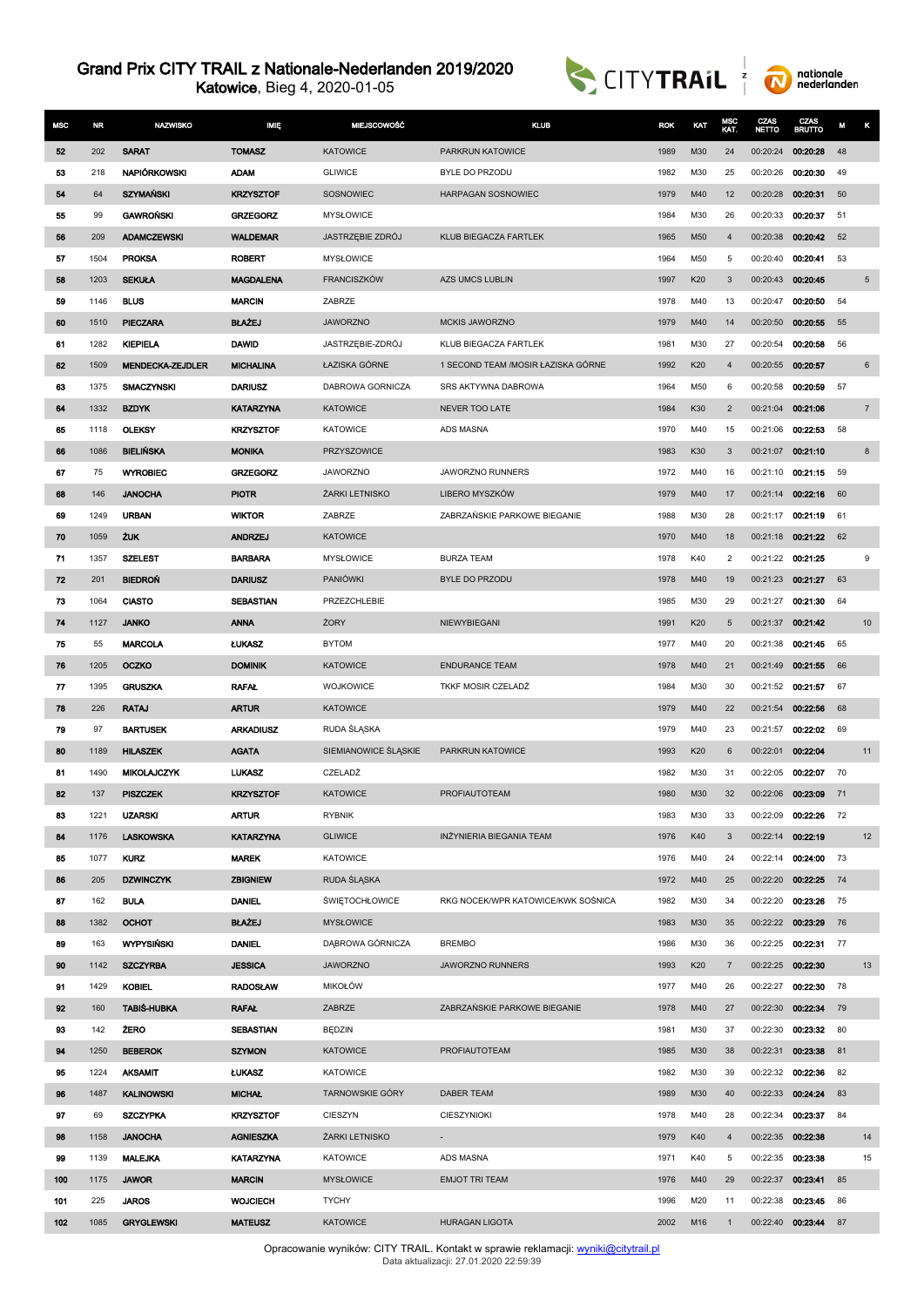Katowice, Bieg 4, 2020-01-05





| <b>MSC</b> | <b>NR</b> | <b>NAZWISKO</b>      | <b>IMIE</b>       | <b>MIEJSCOWOŚĆ</b>    | <b>KLUB</b>                      | <b>ROK</b> | KAT | MSC<br>KAT.    | CZAS<br><b>NETTO</b> | <b>CZAS</b><br>BRUTTO | M   | κ  |
|------------|-----------|----------------------|-------------------|-----------------------|----------------------------------|------------|-----|----------------|----------------------|-----------------------|-----|----|
| 103        | 1019      | KAZIRÓD              | <b>WOJCIECH</b>   | SOSNOWIEC             | RUNNERS JAWORZNO                 | 1984       | M30 | 41             | 00:22:41             | 00:22:46              | 88  |    |
| 104        | 1273      | <b>BARTUSEK</b>      | <b>KAROLINA</b>   | RUDA SLĄSKA           |                                  | 2003       | K16 | $\mathbf{1}$   | 00:22:43             | 00:23:47              |     | 16 |
| 105        | 1390      | <b>GABRYS</b>        | <b>RAFAL</b>      | SOSNOWIEC             |                                  | 1974       | M40 | 30             | 00:22:44             | 00:22:51              | 89  |    |
| 106        | 1007      | <b>ŁUKAJCZYK</b>     | <b>KAMIL</b>      | <b>JAWORZNO</b>       | KPRM INFRASTRUKTURA.             | 1992       | M20 | 12             | 00:22:46             | 00:24:34              | 90  |    |
| 107        | 1345      | <b>KESICKI</b>       | <b>ROBERT</b>     | <b>KATOWICE</b>       | <b>NIGHT RUNNERS</b>             | 1982       | M30 | 42             | 00:22:47             | 00:23:50              | 91  |    |
| 108        | 1331      | <b>WAŁOWSKI</b>      | <b>SZYMON</b>     | SOSNOWIEC             |                                  | 1984       | M30 | 43             | 00:22:47             | 00:23:53              | 92  |    |
| 109        | 174       | <b>CEBULA</b>        | <b>MARIUSZ</b>    | RUDA SLASKA           | LEROY MERLIN KATOWICE 3 STAWY    | 1973       | M40 | 31             | 00:22:48             | 00:22:58              | 93  |    |
| 110        | 16        | <b>LOSKA</b>         | <b>TOMASZ</b>     | ŁAZISKA GÓRNE         |                                  | 1990       | M20 | 13             | 00:22:49             | 00:23:55              | 94  |    |
| 111        | 117       | <b>WILK</b>          | <b>TOMASZ</b>     | <b>MIKOŁÓW</b>        | MOMNATOCAŁEŻYCIE                 | 1978       | M40 | 32             | 00:23:01             | 00:24:04              | 95  |    |
| 112        | 1197      | <b>WAWOCZNY</b>      | <b>MONIKA</b>     | <b>KATOWICE</b>       | <b>GALEN TEAM</b>                | 1988       | K30 | $\overline{4}$ | 00:23:02 00:24:03    |                       |     | 17 |
| 113        | 21        | <b>WATROBA</b>       | <b>TOMASZ</b>     | <b>JAWORZNO</b>       | AT THE SPEED OF LIFE             | 1992       | M20 | 14             | 00:23:05             | 00:24:55              | 96  |    |
| 114        | 1376      | <b>IGIELSKI</b>      | <b>MICHAL</b>     | RUDA SLĄSKA           | ORTO SPORT KATOWICE              | 1984       | M30 | 44             | 00:23:07             | 00:24:10              | 97  |    |
| 115        | 63        | <b>ŻELIŃSKI</b>      | <b>MAREK</b>      | <b>CHORZÓW</b>        |                                  | 1968       | M50 | $\overline{7}$ | 00:23:08             | 00:24:15              | 98  |    |
| 116        | 1367      | <b>BORYCZKA</b>      | <b>DAWID</b>      | <b>GLIWICE</b>        | SKLEP BIEGACZA RUNNING TEAM      | 1995       | M20 | 15             | 00:23:13             | 00:25:05              | 99  |    |
| 117        | 1296      | <b>KOWALSKI</b>      | <b>ROBERT</b>     | <b>RYBNIK</b>         | SBD ENERGETYK RYBNIK             | 1968       | M50 | 8              | 00:23:14             | 00:24:22              | 100 |    |
| 118        | 1171      | <b>JANICKA-JAWOR</b> | <b>ASIA</b>       | <b>MYSŁOWICE</b>      | <b>EMJOT TRI TEAM</b>            | 1978       | K40 | 6              | 00:23:14             | 00:24:18              |     | 18 |
| 119        | 49        | <b>KOWALSKI</b>      | <b>JANUSZ</b>     | POGWIZDÓW             | CIESZYNIOKI                      | 1975       | M40 | 33             |                      | 00:23:15 00:24:19     | 101 |    |
| 120        | 1074      | <b>WIECZKOWSKI</b>   | <b>PIOTR</b>      | <b>KATOWICE</b>       | PARKRUN KATOWICE / W POGONI ZA D | 1978       | M40 | 34             | 00:23:16             | 00:24:21              | 102 |    |
| 121        | 1321      | JARAWKA              | <b>NATALIA</b>    | SOSNOWIEC             | NATALCZYWI BIEGACZE              | 1986       | K30 | 5              | 00:23:19             | 00:23:22              |     | 19 |
| 122        | 17        | <b>LECH</b>          | <b>PAWEL</b>      | ZABRZE                |                                  | 1983       | M30 | 45             |                      | 00:23:22 00:23:29     | 103 |    |
| 123        | 1308      | JASKÓŁA              | <b>DOMINIKA</b>   | PSZÓW                 | BYLE DO PRZODU                   | 1997       | K20 | 8              | 00:23:24             | 00:23:29              |     | 20 |
| 124        | 1240      | <b>STRZELCZYK</b>    | <b>ANDRZEJ</b>    | PYSKOWICE             | AMATOR                           | 1951       | M60 | $\mathbf{1}$   | 00:23:27             | 00:23:30              | 104 |    |
| 125        | 41        | <b>MIECZNIKOWSKI</b> | <b>JACEK</b>      | <b>KATOWICE</b>       | CALIFORNICATION TEAM             | 1973       | M40 | 35             | 00:23:29             | 00:24:32              | 105 |    |
| 126        | 215       | <b>LEWANDOWSKI</b>   | <b>JAROSŁAW</b>   | ZABRZE                | ZABRZAŃSKIE PARKOWE BIEGANIE     | 1976       | M40 | 36             | 00:23:30             | 00:23:35              | 106 |    |
| 127        | 1071      | <b>PODLEJSKI</b>     | <b>TADUSZ</b>     | OLKUSZ                |                                  | 1977       | M40 | 37             | 00:23:35             | 00:24:43              | 107 |    |
| 128        | 85        | <b>SKOMOROWSKI</b>   | <b>PAWEL</b>      | <b>KATOWICE</b>       |                                  | 1980       | M30 | 46             | 00:23:37             | 00:25:28              | 108 |    |
| 129        | 106       | STEPIEŃ-WYROBIEC     | <b>OLGA</b>       | <b>JAWORZNO</b>       | JAWORZNO RUNNERS                 | 1974       | K40 | 7              | 00:23:37             | 00:24:41              |     | 21 |
| 130        | 1446      | <b>SOJKA</b>         | <b>ROBERT</b>     | <b>CHORZÓW</b>        | KB JÓZEFINKA                     | 1975       | M40 | 38             | 00:23:40             | 00:24:45              | 109 |    |
| 131        | 206       | <b>KONARSKI</b>      | <b>MICHAL</b>     | PIEKARY ŚLĄSKIE       | LECYMY DURŚ, TARNOGÓRSKI KLUB TA | 1982       | M30 | 47             | 00:23:45             | 00:24:50              | 110 |    |
| 132        | 54        | <b>MICHNO</b>        | <b>KRZYSZTOF</b>  | SOSNOWIEC             | <b>KARCHER</b>                   | 1982       | M30 | 48             | 00:23:48             | 00:24:49              | 111 |    |
| 133        | 1009      | <b>FIGIEL</b>        | <b>HENRYK</b>     | <b>KATOWICE</b>       |                                  | 1965       | M50 | 9              | 00:23:49             | 00:24:52              | 112 |    |
| 134        | 220       | <b>PASECKA</b>       | <b>SYLWIA</b>     | <b>GLIWICE</b>        | INZYNIERIA BIEGANIA TEAM         | 1975       | K40 | 8              | 00:23:49 00:24:54    |                       |     | 22 |
| 135        | 1109      | <b>SZOSTAK</b>       | <b>ANNA</b>       | ZABRZE                | ZABRZAŃSKIE PARKOWE BIEGANIE     | 1990       | K20 | 9              | 00:23:50             | 00:23:53              |     | 23 |
| 136        | 1407      | <b>MICHALEK</b>      | <b>GRZEGORZ</b>   | <b>KATOWICE</b>       | GISZOWIEC BIEGA RAZEM            | 1970       | M40 | 39             | 00:23:52             | 00:24:58              | 113 |    |
| 137        | 39        | WODYŃSKI             | <b>WOJCIECH</b>   | <b>KATOWICE</b>       | KUŹNIA TRIATHLONU                | 1977       | M40 | 40             | 00:23:54             | 00:24:58              | 114 |    |
| 138        | 90        | <b>SCHMIDT</b>       | <b>MARIUSZ</b>    | SOSNOWIEC             | ORANGE POLSKA                    | 1972       | M40 | 41             | 00:23:54             | 00:25:43              | 115 |    |
| 139        | 173       | <b>TRACZ</b>         | <b>KONRAD</b>     | <b>KATOWICE</b>       | LEROY MERLIN KATOWICE 3 STAWY    | 1986       | M30 | 49             |                      | 00:23:55 00:24:02     | 116 |    |
| 140        | 1338      | <b>LABIAK</b>        | <b>KRYSTIAN</b>   | <b>KATOWICE</b>       | <b>GISZOWIEC BIEGA RAZEM</b>     | 1981       | M30 | 50             | 00:23:58 00:25:48    |                       | 117 |    |
| 141        | 1439      | <b>BALICKI</b>       | <b>PIOTR</b>      | <b>MYSŁOWICE</b>      | NOVA TRADING - STALE BIEGAM      | 1984       | M30 | 51             | 00:24:00             | 00:27:17              | 118 |    |
| 142        | 119       | <b>STYRNA</b>        | <b>BOGUSŁAW</b>   | <b>ŚWIĘTOCHŁOWICE</b> | 6300                             | 1957       | M60 | $\overline{2}$ | 00:24:01             | 00:24:08              | 119 |    |
| 143        | 48        | <b>KOWALSKA</b>      | <b>KINGA</b>      | POGWIZDÓW             | CIESZYNIOKI                      | 1975       | K40 | 9              | 00:24:02             | 00:25:06              |     | 24 |
| 144        | 204       | <b>SARAT</b>         | <b>BERNADETTA</b> | <b>KATOWICE</b>       | PARKRUN KATOWICE                 | 1990       | K20 | 10             | 00:24:06 00:25:15    |                       |     | 25 |
| 145        | 171       | <b>SROKA</b>         | <b>ADAM</b>       | <b>KATOWICE</b>       | LEROY MERLIN KATOWICE 3 STAWY    | 1985       | M30 | 52             | 00:24:06             | 00:25:10              | 120 |    |
| 146        | 1102      | <b>PINKAWA</b>       | <b>GRZEGORZ</b>   | <b>KATOWICE</b>       | GISZOWIEC BIEGA RAZEM            | 1979       | M40 | 42             | 00:24:08             | 00:25:55              | 121 |    |
| 147        | 167       | <b>HAŁADUS</b>       | <b>MARCIN</b>     | MIŁOŚĆ                | <b>BREMBO</b>                    | 1981       | M30 | 53             |                      | 00:24:08 00:24:14     | 122 |    |
| 148        | 1519      | <b>POWROŹNA</b>      | <b>MARIOLA</b>    | <b>KATOWICE</b>       | NIGHT RUNNERS SLASK              | 1981       | K30 | 6              | 00:24:08 00:25:15    |                       |     | 26 |
| 149        | 1182      | <b>STAŃCZYK</b>      | <b>MARCIN</b>     | <b>KATOWICE</b>       | KATOWICE. DLA ODMIANY            | 1976       | M40 | 43             | 00:24:09             | 00:25:12              | 123 |    |
| 150        | 1481      | <b>ZABICKI</b>       | <b>DAMIAN</b>     | <b>KATOWICE</b>       |                                  | 2000       | M16 | $\overline{2}$ | 00:24:09             | 00:25:14              | 124 |    |
| 151        | 72        | <b>GOLASZ</b>        | <b>MAREK</b>      | <b>ŚWIĘTOCHŁOWICE</b> |                                  | 1964       | M50 | 10             | 00:24:15             | 00:25:23              | 125 |    |
| 152        | 1499      | LAZAJ                | <b>TOMASZ</b>     | <b>ŚWIĘTOCHŁOWICE</b> |                                  | 1979       | M40 | 44             |                      | 00:24:30 00:25:35     | 126 |    |
| 153        | 1198      | <b>CIOC</b>          | <b>ROBERT</b>     | ZABRZE                |                                  | 1979       | M40 | 45             |                      | 00:24:34 00:25:38     | 127 |    |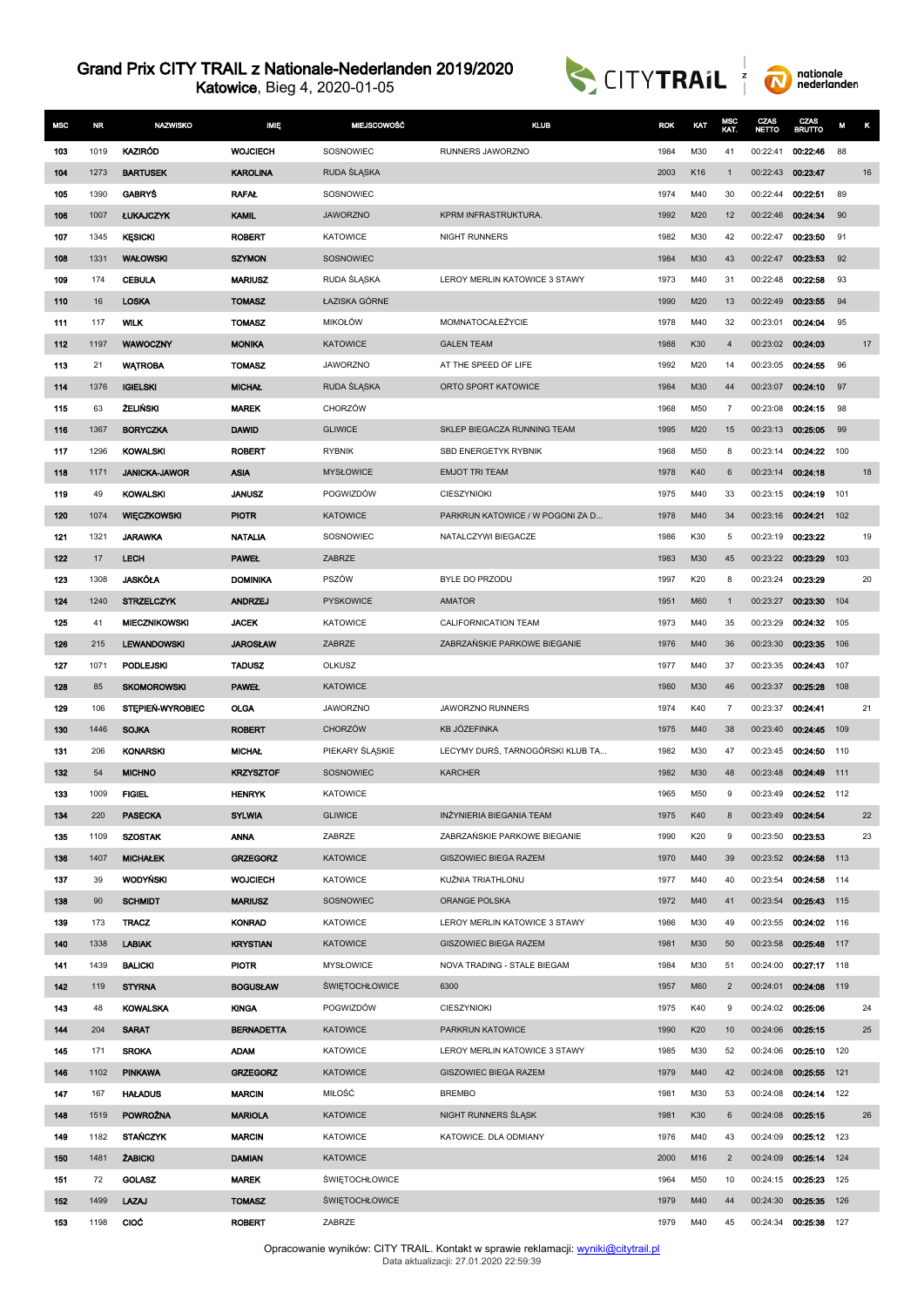Katowice, Bieg 4, 2020-01-05





| <b>MSC</b> | NR.       | <b>NAZWISKO</b>                | IMIĘ                              | MIEJSCOWOŚĆ               | <b>KLUB</b>                          | <b>ROK</b>   | KAT        | MSC<br>KAT.          | CZAS<br><b>NETTO</b> | CZAS<br><b>BRUTTO</b>         | M   | κ  |
|------------|-----------|--------------------------------|-----------------------------------|---------------------------|--------------------------------------|--------------|------------|----------------------|----------------------|-------------------------------|-----|----|
| 154        | 1489      | <b>SZPAJCHER</b>               | <b>ROBERT</b>                     | <b>KATOWICE</b>           |                                      | 1989         | M30        | 54                   | 00:24:37             | 00:26:28                      | 128 |    |
| 155        | 1361      | <b>KLOZA</b>                   | <b>GRZEGORZ</b>                   | ORZESZE                   |                                      | 1994         | M20        | 16                   | 00:24:43             | 00:26:34                      | 129 |    |
| 156        | 1355      | <b>OPIELA</b>                  | <b>KRZYSZTOF</b>                  | <b>RUDA SLASKA</b>        | ZABRZAŃSKIE PARKOWE BIEGANIE         | 1964         | M50        | 11                   | 00:24:49             | 00:25:54                      | 130 |    |
| 157        | 1018      | KAZIRÓD                        | <b>KINGA</b>                      | SOSNOWIEC                 | RUNNERS JAWORZNO                     | 1985         | K30        | 7                    | 00:24:50             | 00:25:55                      |     | 27 |
| 158        | 1004      | <b>TROCKI</b>                  | <b>TOMASZ</b>                     | CZERWIONKA - LESZ         | #BIEGAMBOLUBIE                       | 1973         | M40        | 46                   | 00:24:59             | 00:26:04                      | 131 |    |
| 159        | 62        | <b>JANKOWICZ</b>               | <b>JERZY</b>                      | <b>JAWORZNO</b>           | SAINT-GOBAIN SQUAD                   | 1986         | M30        | 55                   | 00:25:01             | 00:26:07                      | 132 |    |
| 160        | 44        | <b>TOMCZYK</b>                 | <b>KRZYSZTOF</b>                  | ŁAZISKA GÓRNE             | <b>KRAV MAGA SAGOT</b>               | 1983         | M30        | 56                   | 00:25:01             | 00:26:11                      | 133 |    |
| 161        | 1358      | <b>GÓRALCZYK</b>               | <b>KATARZYNA</b>                  | <b>OSWIECIM</b>           | SYNTHOS RUN TEAM                     | 1974         | K40        | 10                   | 00:25:03             | 00:25:09                      |     | 28 |
| 162        | 103       | <b>WIECZOREK</b>               | <b>KRZYSZTOF</b>                  | <b>KATOWICE</b>           | TRUCHTACZ MYSŁOWICE                  | 1968         | M50        | 12                   | 00:25:04             | 00:26:53                      | 134 |    |
| 163        | 1214      | <b>LUCKA</b>                   | <b>JUDYTA</b>                     | <b>BIELSKO BIAŁA</b>      | TRI TEAM                             | 1978         | K40        | 11                   | 00:25:05             | 00:26:09                      |     | 29 |
| 164        | 1055      | <b>MALKUSZ</b>                 | <b>DAMIAN</b>                     | <b>KATOWICE</b>           | GISZOWIEC BIEGA RAZEM                | 1984         | M30        | 57                   | 00:25:05             | 00:26:53                      | 135 |    |
| 165        | 1216      | <b>BUDKOWSKI</b>               | SEBASTIAN                         | <b>MYSŁOWICE</b>          |                                      | 1981         | M30        | 58                   | 00:25:06             | 00:26:09                      | 136 |    |
| 166        | 1010      | <b>KOZIARZ</b>                 | <b>ARTUR</b>                      | <b>KATOWICE</b>           | GISZOWIEC BIEGA RAZEM                | 1983         | M30        | 59                   | 00:25:06             | 00:26:53                      | 137 |    |
| 167        | 196       | <b>BIENIEK</b>                 | <b>MAŁGORZATA</b>                 | CHORZÓW                   | SKLEP BIEGACZA RUNNING TEAM          | 1983         | K30        | 8                    | 00:25:08             | 00:26:14                      |     | 30 |
| 168        | 165       | WOJDYŁO                        | <b>DOMINIK</b>                    | DĄBROWA GÓRNICZA          | <b>BREMBO</b>                        | 1978         | M40        | 47                   | 00:25:08             | 00:26:13                      | 138 |    |
| 169        | 1286      | <b>SENDOR</b>                  | <b>MARIUSZ</b>                    | <b>KATOWICE</b>           | <b>HURAGAN LIGOTA</b>                | 1977         | M40        | 48                   | 00:25:11             | 00:26:20                      | 139 |    |
| 170        | 168       | <b>GLINSKI</b>                 | <b>TOMASZ</b>                     | SOSNOWIEC                 | <b>ING TECH</b>                      | 1981         | M30        | 60                   | 00:25:12             | 00:26:19                      | 140 |    |
| 171        | 1137      | <b>GAŁAZKA</b>                 | <b>ADRIAN</b>                     | <b>SWIETOCHŁOWICE</b>     |                                      | 1984         | M30        | 61                   | 00:25:12             | 00:26:19                      | 141 |    |
| 172        | 1360      | <b>CZECH</b>                   | <b>WOJCIECH</b>                   | CZELADŹ                   |                                      | 1981         | M30        | 62                   | 00:25:17             | 00:27:08                      | 142 |    |
| 173        | 1026      | <b>HAJNRICH</b>                | <b>MACIEJ</b>                     | <b>KATOWICE</b>           |                                      | 1981         | M30        | 63                   | 00:25:19             | 00:27:07                      | 143 |    |
| 174        | 1192      | <b>PYTEL</b>                   | <b>MAREK</b>                      | <b>KATOWICE</b>           |                                      | 1975         | M40        | 49                   | 00:25:21             | 00:27:09                      | 144 |    |
| 175        | 161       | <b>MAJDA</b>                   | <b>TOMASZ</b>                     | <b>KATOWICE</b>           | LEROY MERLIN KATOWICE 3 STAWY        | 1986         | M30        | 64                   | 00:25:23             | 00:25:33                      | 145 |    |
| 176        | 1135      | <b>FRACZEK</b>                 | <b>MARIUSZ</b>                    | <b>MYSZKÓW</b>            |                                      | 1977         | M40        | 50                   | 00:25:25             | 00:26:35                      | 146 |    |
| 177        | 1437      | <b>SOBINA</b>                  | <b>ROKSANA</b>                    | JASTRZĘBIE-ZDRÓJ          | KLUB BIEGACZA FARTLEK                | 1982         | K30        | 9                    | 00:25:27             | 00:27:15                      |     | 31 |
| 178        | 1164      | <b>MUSIAŁ</b>                  | <b>ALEKSANDRA</b>                 | PSZCZYNA                  |                                      | 1989         | K30        | 10                   | 00:25:29             | 00:26:34                      |     | 32 |
| 179        | 227       | <b>KOZAK</b>                   | <b>ADAM</b>                       | SIEMIANOWICE              | KOZAK TEAM                           | 1964         | M50        | 13                   | 00:25:30             | 00:27:24                      | 147 |    |
| 180        | 1115      | <b>SZYGULSKI</b>               | <b>TOMASZ</b>                     | <b>KATOWICE</b>           | <b>MASTERCOM</b>                     | 1979         | M40        | 51                   | 00:25:39             | 00:28:11                      | 148 |    |
| 181        | 1520      | SZYMAŃSKI                      | <b>FILIP</b>                      | <b>KATOWICE</b>           |                                      | 1993         | M20        | 17                   | 00:25:40             | 00:27:29                      | 149 |    |
| 182        | 1025      | <b>KOZIARZ</b>                 | <b>MARTA</b>                      | <b>KATOWICE</b>           |                                      | 1983         | K30        | 11                   | 00:25:42             | 00:25:57                      |     | 33 |
| 183        | 86        | <b>BARANOWICZ</b>              | <b>ARKADIUSZ</b>                  | RUDA SLĄSKA               | ADS MASNA                            | 1969         | M50        | 14                   | 00:25:43             | 00:26:52                      | 150 |    |
| 184        | 151       | <b>SUŚLIK</b>                  | <b>SOBIESLAW</b>                  | <b>MYSŁOWICE</b>          |                                      | 1974         | M40        | 52                   | 00:25:45             | 00:27:34                      | 151 |    |
| 185        | 176       | <b>ĆWIKLIŃSKI</b>              | <b>JAKUB</b>                      | SOSNOWIEC                 |                                      | 1977         | M40        | 53                   | 00:25:45 00:27:33    |                               | 152 |    |
| 186        | 1066      | <b>NAWRAT</b>                  | <b>WALDEMAR</b>                   | <b>KATOWICE</b>           |                                      | 1956         | M60        | 3                    | 00:25:49             | 00:27:38                      | 153 |    |
| 187        | 46        | KWAŚNIEWSKI                    | <b>KAMIL</b>                      | <b>JAWORZNO</b>           | JAWORZNO RUNNERS                     | 1979         | M40        | 54                   | 00:25:53             | 00:26:57                      | 154 |    |
| 188        | 40        | <b>BURNAGIEL</b>               | <b>TOMASZ</b>                     | CZERWIONKA-LESZCZYNY      | <b>HRMAX ZORY</b>                    | 1968         | M50        | 15                   | 00:25:57             | 00:27:04                      | 155 |    |
| 189        | 1207      | <b>PAWLICKI</b>                | <b>MATEUSZ</b>                    | SOSNOWIEC                 | RUN-LOG.COM                          | 1989         | M30        | 65                   | 00:26:00             | 00:28:34                      | 156 |    |
| 190        | 1084      | WILCZYŃSKA                     | <b>KATARZYNA</b>                  | SOSNOWIEC                 | DRUŽYNA PIERSI I CIENIA.             | 1979         | K40        | 12                   | 00:26:08             | 00:27:15                      |     | 34 |
| 191        | 140       | <b>KAZEK</b>                   | <b>SEBASTIAN</b>                  | <b>KATOWICE</b>           |                                      | 1980         | M30        | 66                   | 00:26:08             | 00:27:16                      | 157 |    |
| 192        | 1348      | <b>SIKORA</b>                  | <b>ARKADIUSZ</b>                  | <b>CHORZÓW</b>            |                                      | 1976         | M40        | 55                   | 00:26:09             | 00:27:57                      | 158 |    |
| 193        | 1432      | <b>JAWOREK</b>                 | <b>RAFAL</b>                      | <b>MYSŁOWICE</b>          | NOVA TRADING STALE BIEGAM            | 1978         | M40        | 56                   | 00:26:11             | 00:29:30                      | 159 |    |
| 194        | 1179      | <b>BORON</b>                   | <b>TOMASZ</b>                     | CZELADŻ                   | TKKF MOSIR SATURN CZELADŹ            | 1973         | M40        | 57                   | 00:26:12             | 00.26.23                      | 160 |    |
| 195        | 1346      | <b>WIESIOLEK</b>               | <b>PAWEL</b>                      | <b>KATOWICE</b>           | <b>BAGNO</b>                         | 1981         | M30        | 67                   | 00:26:15             | 00:28:03                      | 161 |    |
| 196        | 47        | <b>FLAK-WANCERZ</b>            | <b>ANNA</b>                       | <b>KATOWICE</b>           |                                      | 1984         | K30        | 12                   | 00:26:17             | 00:28:07                      |     | 35 |
| 197        | 32        | <b>JEDLIŃSKI</b>               | <b>LUKASZ</b>                     | <b>KATOWICE</b>           |                                      | 1974         | M40        | 58                   | 00:26:18             | 00:28:13                      | 162 |    |
| 198        | 12        | <b>GOLBA</b>                   | <b>KASIA</b>                      | <b>MIELEC</b>             | 1 SECOND TEAM/AZS AWF KATOWICE       | 1989         | K30        | 13                   | 00:26:21             | 00:30:19                      |     | 36 |
| 199        | 1096      | <b>BARTUSEK</b>                | <b>HANNA</b>                      | RUDA SLĄSKA               |                                      | 1978         | K40        | 13                   | 00:26:21             | 00:27:25                      |     | 37 |
| 200        | 1169      | <b>AUGUSTYNIAK</b>             | <b>KAMIL</b>                      | LIBIĄŻ                    | WARCHLAKI ADELAJDY                   | 1992         | M20        | 18                   | 00:26:22             | 00:27:31                      | 163 |    |
| 201        | 143       | <b>ZERO</b>                    | <b>DAGMARA</b>                    | <b>BEDZIN</b>             | PROFIAUTOTEAM                        | 1985         | K30        | 14                   | 00:26:22 00:28:13    |                               |     | 38 |
| 202<br>203 | 108<br>37 | <b>KOENIG</b><br><b>WIRKUS</b> | <b>KRZYSZTOF</b><br><b>LUKASZ</b> | <b>KATOWICE</b><br>ZABRZE |                                      | 1983         | M30<br>M30 | 68                   |                      | 00:26:25 00:28:17<br>00:28:16 | 164 |    |
| 204        | 1104      | <b>BERESZKO</b>                | <b>WALDEMAR</b>                   | SOSNOWIEC                 | PROFIAUTOTEAM<br>TKKF SATURN CZELADŹ | 1980<br>1952 | M60        | 69<br>$\overline{4}$ | 00:26:25             | 00:26:28 00:27:36 166         | 165 |    |
|            |           |                                |                                   |                           |                                      |              |            |                      |                      |                               |     |    |

Opracowanie wyników: CITY TRAIL. Kontakt w sprawie reklamacji: <u>[wyniki@citytrail.pl](mailto: wyniki@citytrail.pl)</u><br>Data aktualizacji: 27.01.2020 22:59:39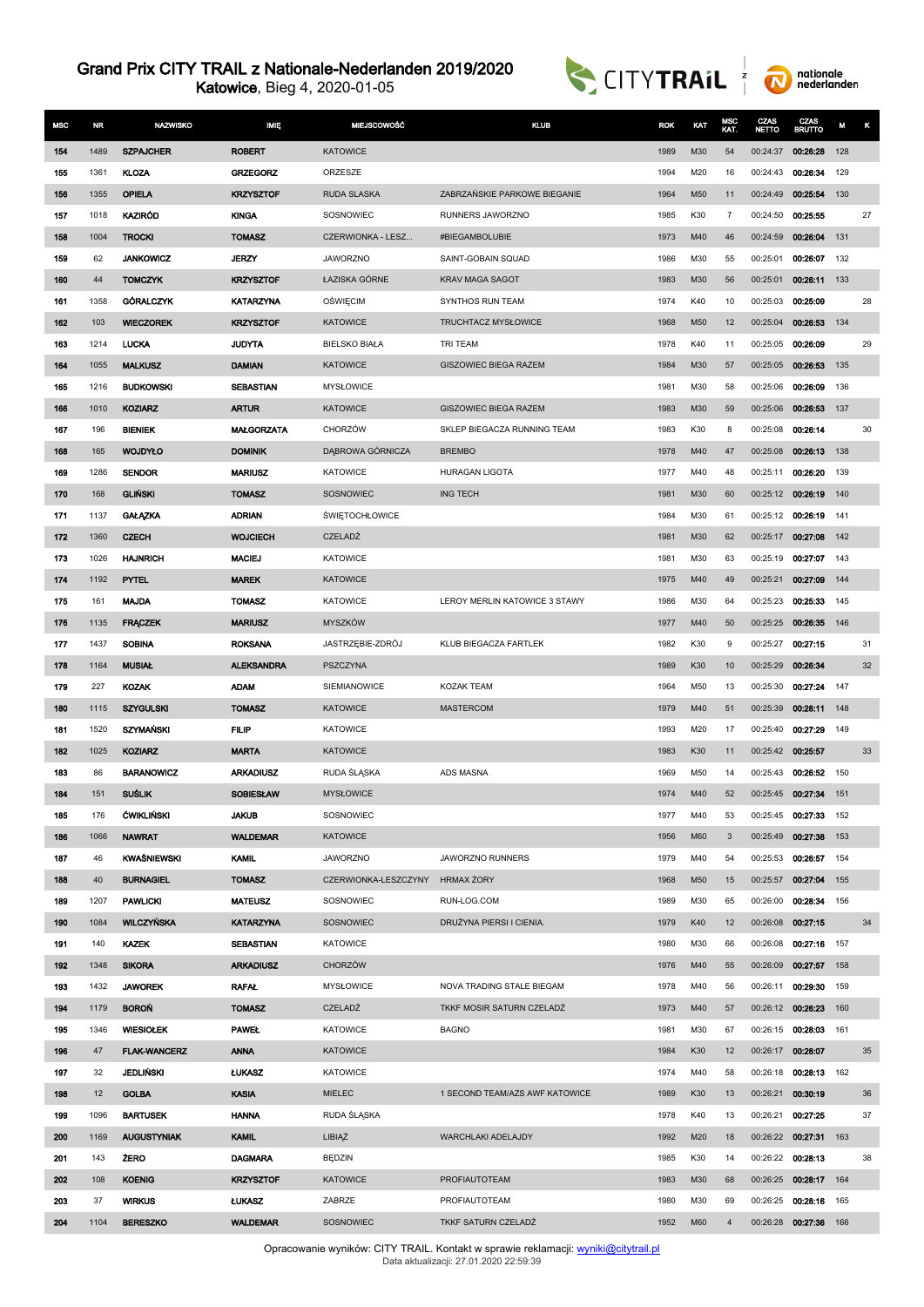Katowice, Bieg 4, 2020-01-05





| <b>MSC</b> | <b>NR</b> | <b>NAZWISKO</b>    | <b>MIE</b>        | <b>MIEJSCOWOŚĆ</b>    | KLUB                                | <b>ROK</b> | KAT | MSC<br>KAT.    | CZAS<br><b>NETTO</b> | CZAS<br>BRUTTO    | M   | κ  |
|------------|-----------|--------------------|-------------------|-----------------------|-------------------------------------|------------|-----|----------------|----------------------|-------------------|-----|----|
| 205        | 1241      | <b>PAWLAK</b>      | <b>MARZENA</b>    | CHORZÓW               | <b>BRAK</b>                         | 1981       | K30 | 15             | 00:26:30             | 00:28:21          |     | 39 |
| 206        | 211       | <b>SZYMAŃSKA</b>   | <b>DOMINIKA</b>   | <b>KATOWICE</b>       | POMYKACZE                           | 1996       | K20 | 11             | 00:26:35             | 00:28:25          |     | 40 |
| 207        | 1483      | <b>JAZGARSKI</b>   | <b>MARCIN</b>     | PISARZOWICE           |                                     | 1982       | M30 | 70             | 00:26:39             | 00:28:32          | 167 |    |
| 208        | 31        | <b>POPCZYK</b>     | <b>EWELINA</b>    | SOSNOWIEC             | PROFIAUTOTEAM                       | 1976       | K40 | 14             | 00:26:44             | 00:28:35          |     | 41 |
| 209        | 1469      | <b>MRUGALA</b>     | <b>NATALIA</b>    | <b>KATOWICE</b>       |                                     | 1985       | K30 | 16             | 00:26:45             | 00:28:38          |     | 42 |
| 210        | 109       | <b>CMIEL</b>       | <b>ADAM</b>       | SIEMIANOWICE ŚLĄSKIE  | PROFIAUTOTEAM                       | 1972       | M40 | 59             | 00:26:46             | 00:28:37          | 168 |    |
| 211        | 1226      | <b>UZIEL</b>       | <b>MAREK</b>      | <b>KATOWICE</b>       |                                     | 1975       | M40 | 60             | 00:26:47             | 00:30:20          | 169 |    |
| 212        | 1272      | FAJ                | <b>SYLWIA</b>     | <b>KATOWICE</b>       | INŻYNIERIA BIEGANIA TEAM            | 1977       | K40 | 15             | 00:26:49             | 00:30:20          |     | 43 |
| 213        | 1507      | <b>SOBEL</b>       | <b>LUKASZ</b>     | <b>TYCHY</b>          |                                     | 1985       | M30 | 71             | 00:26:49             | 00:28:43          | 170 |    |
| 214        | 30        | <b>MAREK</b>       | <b>FRANCISZEK</b> | <b>KATOWICE</b>       | ENERGOPROJEKT-KATOWICE              | 1982       | M30 | 72             | 00:26:50             | 00:28:41          | 171 |    |
| 215        | 208       | <b>DYBOWSKI</b>    | <b>SEWERYN</b>    | CHORZÓW               |                                     | 1977       | M40 | 61             | 00:26:52             | 00:28:44          | 172 |    |
| 216        | 1199      | <b>BLASZCZYK</b>   | <b>CZESŁAW</b>    | <b>KATOWICE</b>       |                                     | 1955       | M60 | 5              | 00:26:52             | 00:29:24          | 173 |    |
| 217        | 89        | <b>MATUSZCZYK</b>  | <b>KRZYSZTOF</b>  | SOSNOWIEC             |                                     | 1975       | M40 | 62             | 00:26:57             | 00:28:47          | 174 |    |
| 218        | 1323      | <b>SKWORC</b>      | <b>BETINA</b>     | SIEMIANOWICE ŚLĄSKIE  | <b>COJABIEGNE.PL TEAM</b>           | 1988       | K30 | 17             | 00:26:58             | 00:27:02          |     | 44 |
| 219        | 1512      | <b>DOMARADZKI</b>  | <b>GRZEGORZ</b>   | JASTRZĘBIE ZDRÓJ      | <b>FARTLEK</b>                      | 1975       | M40 | 63             | 00:27:00             | 00:29:00          | 175 |    |
| 220        | 1455      | <b>KĄDZIELA</b>    | <b>JULIA</b>      | WODZISŁAW ŚLĄSKI      | UKS PIĄTKA PLUS RYDUŁTOWY           | 2002       | K16 | $\overline{2}$ | 00:27:09             | 00:28:58          |     | 45 |
| 221        | 1309      | <b>WAWRO</b>       | <b>MALGORZATA</b> | <b>KATOWICE</b>       |                                     | 1969       | K50 | $\overline{1}$ |                      | 00:27:12 00:29:10 |     | 46 |
| 222        | 200       | <b>PAJDA</b>       | <b>DARIUSZ</b>    | DĄBROWA GÓRNICZA      | <b>BREMBO</b>                       | 1966       | M50 | 16             | 00:27:14             | 00:30:33          | 176 |    |
| 223        | 1498      | <b>ZIETEK</b>      | <b>KRZYSZTOF</b>  | OSTRÓW WLKP.          | ADIDAS RUNNERS WARSAW               | 1973       | M40 | 64             | 00:27:17             | 00:29:08          | 177 |    |
| 224        | 1092      | <b>KAMIŃSKA</b>    | <b>JULIA</b>      | ZABRZE                |                                     | 1983       | K30 | 18             | 00:27:21             | 00:29:23          |     | 47 |
| 225        | 1063      | <b>LASAK</b>       | <b>BARBARA</b>    | <b>ŚWIĘTOCHŁOWICE</b> | ROZBIEGANE FRELKI                   | 1987       | K30 | 19             | 00:27:22             | 00:29:15          |     | 48 |
| 226        | 1080      | <b>LASAK</b>       | <b>MICHAL</b>     | <b>ŚWIĘTOCHŁOWICE</b> |                                     | 1987       | M30 | 73             | 00:27:23             | 00:29:15          | 178 |    |
| 227        | 1440      | <b>RZEPKA</b>      | <b>RAFAL</b>      | <b>MYSŁOWICE</b>      | NOVA TRADING STALE BIEGAM           | 1979       | M40 | 65             | 00:27:28             | 00:30:46          | 179 |    |
| 228        | 1438      | PAJĄCZKOWSKI       | <b>MICHAL</b>     | <b>MYSŁOWICE</b>      | NOVA TRADING STALE BIEGAM           | 1988       | M30 | 74             | 00:27:28             | 00:30:46          | 180 |    |
| 229        | 1160      | <b>GOGOLIN</b>     | <b>ANNA</b>       | ZABRZE                |                                     | 1979       | K40 | 16             | 00:27:28             | 00:28:33          |     | 49 |
| 230        | 216       | STEPNIEWSKA-WŁOCH  | <b>SANDRA</b>     | <b>WIELICZKA</b>      | <b>COMPENSA AKTYWNI</b>             | 1989       | K30 | 20             | 00:27:29             | 00:29:19          |     | 50 |
| 231        | 1117      | <b>DUDEK</b>       | <b>PAWEL</b>      | <b>KATOWICE</b>       | MORDERCZE PTAKI                     | 1978       | M40 | 66             | 00:27:33             | 00:28:44          | 181 |    |
| 232        | 1185      | WAŚ                | <b>TOMASZ</b>     | <b>ŚWIĘTOCHŁOWICE</b> | <b>GRUPA DBK KATOWICE</b>           | 1991       | M20 | 19             | 00:27:33             | 00:30:56          | 182 |    |
| 233        | 111       | <b>NUSBAUM</b>     | <b>IRENEUSZ</b>   | <b>JAWORZNO</b>       | <b>GRUPA DBK SOSNOWIEC</b>          | 1979       | M40 | 67             | 00:27:35             | 00:31:34          | 183 |    |
| 234        | 50        | <b>FRANKIEWICZ</b> | <b>WOJTEK</b>     | <b>KATOWICE</b>       |                                     | 1983       | M30 | 75             | 00:27:41             | 00:29:34          | 184 |    |
| 235        | 1511      | <b>WARCZAK</b>     | <b>SYLWIA</b>     | <b>BYTOM</b>          |                                     | 1984       | K30 | 21             | 00:27:42             | 00:31:41          |     | 51 |
| 236        | 33        | <b>DUDEK</b>       | <b>DONATA</b>     | <b>CHORZÓW</b>        | NEVER TOO LATE / UKS ORZEŁ KATOWICE | 1982       | K30 | 22             | 00:27:43 00:28:50    |                   |     | 52 |
| 237        | 76        | <b>BRYS</b>        | <b>KRZYSZTOF</b>  | <b>KATOWICE</b>       |                                     | 1986       | M30 | 76             |                      | 00:27:46 00:28:52 | 185 |    |
| 238        | 228       | <b>RATKA</b>       | <b>SZYMON</b>     | ZABRZE                | <b>QUALITEES SZYMON RATKA</b>       | 1987       | M30 | 77             | 00:27:48             | 00:31:04          | 186 |    |
| 239        | 1147      | <b>ZABAWA</b>      | <b>MALGORZATA</b> | CHORZÓW               |                                     | 1976       | K40 | 17             | 00:27:50             | 00:29:39          |     | 53 |
| 240        | 1079      | <b>WASYLOWSKA</b>  | <b>ELZBIETA</b>   | <b>KATOWICE</b>       | GISZOWIEC BIEGA RAZEM               | 1981       | K30 | 23             | 00:27:51 00:30:23    |                   |     | 54 |
| 241        | 1218      | <b>HELBIG</b>      | <b>FILIP</b>      | <b>KATOWICE</b>       |                                     | 1979       | M40 | 68             | 00:27:54             | 00:29:57          | 187 |    |
| 242        | 1470      | <b>BEDLICKA</b>    | <b>JOANNA</b>     | <b>KATOWICE</b>       | TS SOKÓŁ ŚLĄSK                      | 1973       | K40 | 18             | 00:27:55 00:30:26    |                   |     | 55 |
| 243        | 1350      | <b>KUREK</b>       | <b>MATEUSZ</b>    | <b>MYSŁOWICE</b>      | BIEGAMY Z OSZCZEPEM                 | 1989       | M30 | 78             | 00:27:55             | 00:30:31          | 188 |    |
| 244        | 1060      | <b>KUMÓR</b>       | <b>JADWIGA</b>    | <b>KATOWICE</b>       |                                     | 1973       | K40 | 19             | 00:27:55 00:29:44    |                   |     | 56 |
| 245        | 1508      | <b>BEDLICKI</b>    | <b>MICHAL</b>     | <b>KATOWICE</b>       | TS SOKÓŁ ŚLĄSK                      | 1969       | M50 | 17             | 00:27:56             | 00:30:28          | 189 |    |
| 246        | 1339      | <b>MRACHACZ</b>    | <b>DOROTA</b>     | <b>BYTOM</b>          | INŻYNIERIA BIEGANIA TEAM            | 1969       | K50 | $\overline{2}$ | 00:28:00             | 00:31:17          |     | 57 |
| 247        | 1364      | <b>HERMANN</b>     | <b>MATTHIAS</b>   | <b>KATOWICE</b>       |                                     | 1979       | M40 | 69             | 00:28:02             | 00:30:01          | 190 |    |
| 248        | 1281      | <b>DABROWSKA</b>   | <b>EMILIA</b>     | JASTRZĘBIE - ZDROJ    | <b>FARTLEK</b>                      | 1979       | K40 | 20             | 00:28:03             | 00:29:50          |     | 58 |
| 249        | 1215      | <b>DROŻDŻ</b>      | <b>KINGA</b>      | <b>KATOWICE</b>       | GISZOWIEC BIEGA RAZEM               | 1984       | K30 | 24             | 00:28:05 00:30:37    |                   |     | 59 |
| 250        | 1492      | <b>SŁOCIŃSKA</b>   | <b>JOANNA</b>     | SOSNOWIEC             |                                     | 1983       | K30 | 25             | 00:28:09 00:30:15    |                   |     | 60 |
| 251        | 1252      | <b>JANIEC</b>      | <b>MARTYNA</b>    | <b>BYTOM</b>          | BYLE DO PRZODU                      | 1995       | K20 | 12             | 00:28:10 00:30:03    |                   |     | 61 |
| 252        | 1391      | <b>GABRYS</b>      | <b>OLGA</b>       | SOSNOWIEC             |                                     | 2003       | K16 | 3              | 00:28:11 00:28:18    |                   |     | 62 |
| 253        | 1006      | <b>NOWAK</b>       | <b>LUKASZ</b>     | <b>KATOWICE</b>       | PORAŻENI SPORTEM                    | 1978       | M40 | 70             | 00:28:16             | 00:30:10          | 191 |    |
| 254        | 1254      | <b>ZAREBA</b>      | <b>AGNIESZKA</b>  | <b>MYSŁOWICE</b>      |                                     | 1977       | K40 | 21             | 00:28:17 00:30:53    |                   |     | 63 |
| 255        | 1091      | <b>MUTWIL</b>      | <b>WIKTORIA</b>   | WODZISŁAW ŚLĄSKI      | MYŚL POZYTYWNIE DZIAŁAJ ODWAŻNIE    | 1999       | K20 | 13             | 00:28:18 00:30:11    |                   |     | 64 |

Opracowanie wyników: CITY TRAIL. Kontakt w sprawie reklamacji: <u>[wyniki@citytrail.pl](mailto: wyniki@citytrail.pl)</u><br>Data aktualizacji: 27.01.2020 22:59:39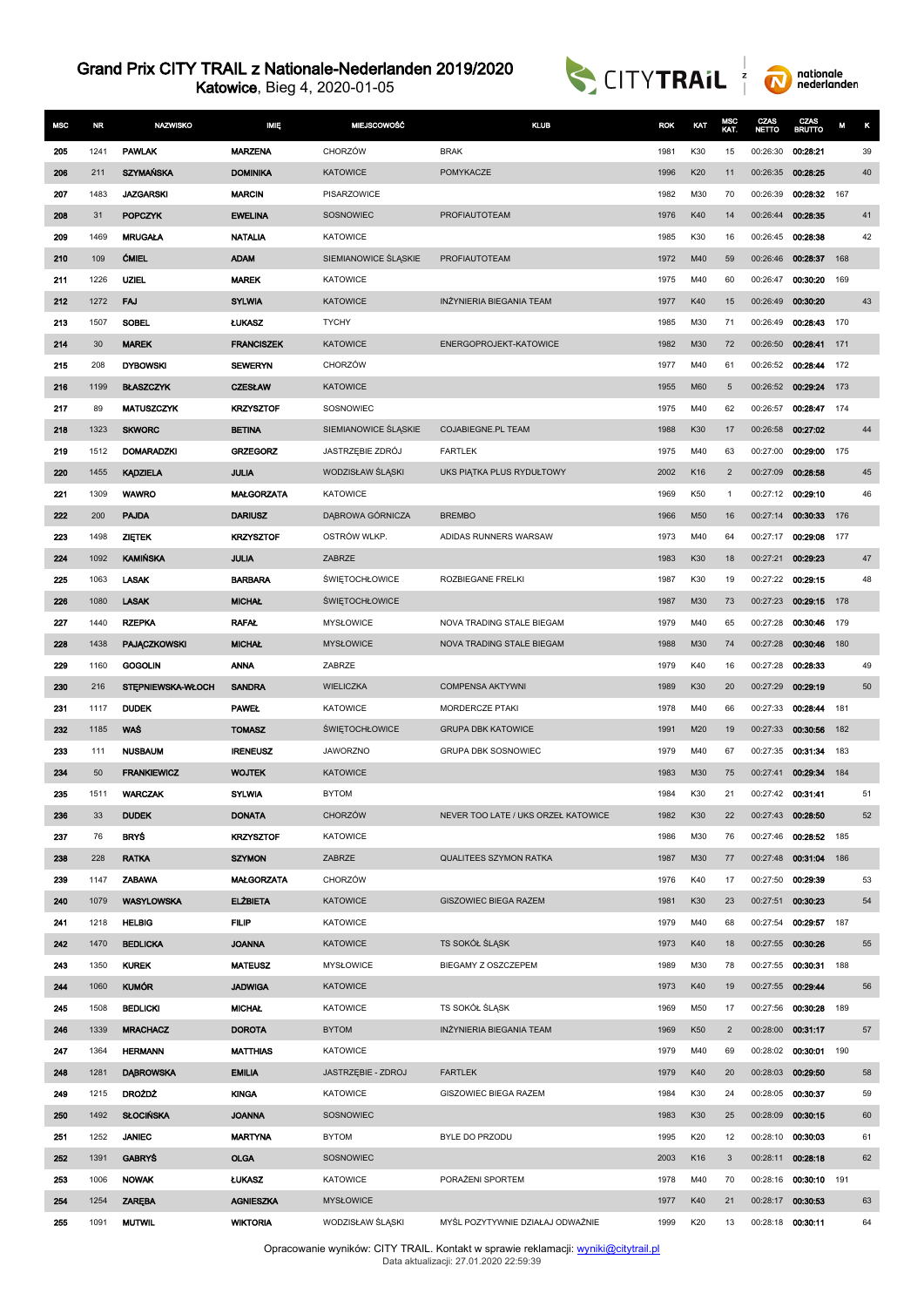Katowice, Bieg 4, 2020-01-05





| <b>MSC</b> | <b>NR</b>  | <b>NAZWISKO</b>                | <b>IMIĘ</b>                      | <b>MIEJSCOWOŚĆ</b>                 | <b>KLUB</b>                       | <b>ROK</b>   | KAT        | MSC<br>KAT.    | CZAS<br><b>NETTO</b> | CZAS<br><b>BRUTTO</b> | М   | κ  |
|------------|------------|--------------------------------|----------------------------------|------------------------------------|-----------------------------------|--------------|------------|----------------|----------------------|-----------------------|-----|----|
| 256        | 1090       | <b>MUTWIL</b>                  | <b>TERESA</b>                    | WODZISŁAW ŚLĄSKI                   | MYŚL POZYTYWNIE DZIAŁAJ ODWAŻNIE  | 1974         | K40        | 22             | 00:28:19             | 00:30:11              |     | 65 |
| 257        | 126        | <b>SŁODKIEWICZ</b>             | <b>GRZEGORZ</b>                  | <b>GLIWICE</b>                     |                                   | 1975         | M40        | 71             | 00:28:24             | 00:30:13              | 192 |    |
| 258        | 53         | <b>ZYLAK</b>                   | <b>MARCIN</b>                    | <b>WOŹNIK</b>                      | <b>BYLE DO PRZODU</b>             | 1982         | M30        | 79             | 00:28:28             | 00:31:00              | 193 |    |
| 259        | 1380       | <b>WLACH</b>                   | <b>ANNA</b>                      | <b>GLIWICE</b>                     |                                   | 1977         | K40        | 23             | 00:28:29             | 00:31:01              |     | 66 |
| 260        | 66         | <b>SITKO</b>                   | <b>SYLWESTER</b>                 | PRECZÓW                            | ZIMNOKRWIŚCI                      | 1972         | M40        | 72             | 00:28:33             | 00:30:23              | 194 |    |
| 261        | 1460       | <b>SCHUETZ</b>                 | <b>PIOTR</b>                     | SIEMIANOWICE ŚLĄSKIE               |                                   | 1988         | M30        | 80             | 00:28:33             | 00:30:25              | 195 |    |
| 262        | 1069       | <b>BORUCKI</b>                 | <b>KAROL</b>                     | <b>KATOWICE</b>                    |                                   | 1991         | M20        | 20             | 00:28:34             | 00:30:34              | 196 |    |
| 263        | 1430       | <b>SZAJBEL</b>                 | <b>JOANNA</b>                    | <b>KATOWICE</b>                    | PARKRUN KATOWICE                  | 1979         | K40        | 24             | 00:28:36             | 00:30:35              |     | 67 |
| 264        | 150        | <b>JARASZ</b>                  | <b>ALEKSANDER</b>                | ZABRZE                             | NIGHT RUNNERS ZABRZE              | 1977         | M40        | 73             | 00:28:41             | 00:31:59              | 197 |    |
| 265        | 1291       | <b>WELM</b>                    | <b>GRZEGORZ</b>                  | CZESTOCHOWA                        | ZABIEGANI CZĘSTOCHOWA             | 1970         | M40        | 74             | 00:28:42             | 00:29:50              | 198 |    |
| 266        | 1051       | <b>GAWLIKOWSKA</b>             | <b>AGNIESZKA</b>                 | <b>KATOWICE</b>                    |                                   | 1992         | K20        | 14             | 00:28:47             | 00:28:50              |     | 68 |
| 267        | 1020       | <b>FORYS</b>                   | <b>PIOTR</b>                     | SIEMIANOWICE ŚLĄSKIE               |                                   | 1981         | M30        | 81             | 00:28:48             | 00:30:37              | 199 |    |
| 268        | 1368       | <b>PAWŁUSZEK</b>               | <b>LESZEK</b>                    | PRZYŁEK                            |                                   | 1951         | <b>M60</b> | 6              | 00:28:50             | 00:30:44              | 200 |    |
| 269        | 1217       | <b>FAULHABER</b>               | <b>SZYMON</b>                    | <b>KATOWICE</b>                    |                                   | 1973         | M40        | 75             | 00:28:52             | 00:30:44              | 201 |    |
| 270        | 1161       | <b>GOGOLIN</b>                 | <b>JERZY</b>                     | ZABRZE                             |                                   | 1947         | M60        | $\overline{7}$ | 00:28:52             | 00:29:57              | 202 |    |
| 271        | 144        | <b>KRUPA</b>                   | <b>LUKASZ</b>                    | KATOWICE                           | FC CWANIAKI                       | 1988         | M30        | 82             | 00:28:59             | 00:32:18              | 203 |    |
| 272        | 1041       | <b>SOLARZ</b>                  | <b>MARIOLA</b>                   | <b>KATOWICE</b>                    | <b>GISZOWIEC BIEGA RAZEM</b>      | 1977         | K40        | 25             | 00:29:05             | 00:31:38              |     | 69 |
| 273        | 65         | ZYCH                           | <b>WIOLETA</b>                   | PRECZÓW                            | ZIMNOKRWIŚCI                      | 1973         | K40        | 26             | 00:29:06             | 00:30:55              |     | 70 |
| 274        | 115        | <b>DAMPS</b>                   | <b>MARIA</b>                     | <b>KATOWICE</b>                    |                                   | 1982         | K30        | 26             | 00:29:10             | 00:31:07              |     | 71 |
| 275        | 133        | <b>JACKO</b>                   | <b>JACEK</b>                     | <b>TYCHY</b>                       | GRUPA DBK SOSNOWIEC               | 1974         | M40        | 76             | 00:29:13             | 00:31:11              | 204 |    |
| 276        | 164        | <b>WYPYSIŃSKA</b>              | <b>EWA</b>                       | DĄBROWA GÓRNICZA                   | <b>BREMBO</b>                     | 1988         | K30        | 27             | 00:29:15             | 00:31:10              |     | 72 |
| 277        | 130        | <b>PANEK</b>                   | <b>PAWEL</b>                     | DĄBROWA GÓRNICZA                   | GRUPA DBK SOSNOWIEC               | 1979         | M40        | 77             | 00:29:16             | 00:31:11              | 205 |    |
| 278        | 1172       | <b>SYGUŁA</b>                  | <b>LUKASZ</b>                    | DĄBROWA GÓRNICZA                   | <b>CIUCMOKI</b>                   | 1982         | M30        | 83             | 00:29:18             | 00:31:55              | 206 |    |
| 279        | 141        | <b>MAZUREK</b>                 | <b>GRZEGORZ</b>                  | <b>USTRON</b>                      |                                   | 1977         | M40        | 78             | 00:29:22             | 00:31:09              | 207 |    |
| 280        | 1210       | <b>SZCZEPAŃSKI</b>             | <b>ANDRZEJ</b>                   | <b>BĘDZIN</b>                      | BEDZIN GÓRA                       | 1956         | M60        | 8              | 00:29:23             | 00:32:49              | 208 |    |
| 281        | 1299       | <b>KAŁUS</b>                   | <b>JOANNA</b>                    | <b>RYBNIK</b>                      |                                   | 1975         | K40        | 27             | 00:29:25             | 00:31:18              |     | 73 |
| 282        | 1011       | <b>SZYMAŃSKI</b>               | <b>KAMIL</b>                     | <b>CHORZÓW</b>                     |                                   | 1989         | M30        | 84             | 00:29:28             | 00:32:02              | 209 |    |
| 283        | 1245       | <b>KLIMASARA</b>               | <b>MAGDALENA</b>                 | <b>KATOWICE</b>                    | LECYMY DURŚ/GISZOWIEC BIEGA RAZEM | 1976         | K40        | 28             | 00:29:30             | 00:32:03              |     | 74 |
| 284        | 43         | <b>MIECZNIKOWSKA</b>           | <b>AGNIESZKA</b>                 | <b>KATOWICE</b>                    | <b>CALIFORNICATION TEAM</b>       | 1973         | K40        | 29             | 00:29:30             | 00:31:25              |     | 75 |
| 285        | 1114       | <b>WERKOWSKI</b>               | <b>MAREK</b>                     | <b>KATOWICE</b>                    |                                   | 1970         | M40        | 79             | 00:29:33             | 00:31:28              | 210 |    |
| 286        | 105        | <b>SOBIESKI</b>                | <b>MIKOŁAJ</b>                   | <b>TYCHY</b>                       | <b>GRUPA DBK KATOWICE</b>         | 2002         | M16        | 3              | 00:29:35             | 00:32:56              | 211 |    |
| 287        | 1111       | <b>MALCZYK</b>                 | <b>MARIUSZ</b>                   | RUDA ŚLĄSKA                        | <b>GRUPA DBK KATOWICE</b>         | 1991         | M20        | 21             | 00:29:43             | 00:33:05 212          |     |    |
| 288        | 1242       | <b>ZAREMBA</b>                 | <b>WOJCIECH</b>                  | <b>JAWORZNO</b>                    | <b>GRUPA DBK KATOWICE</b>         | 1990         | M20        | 22             | 00:29:43             | 00:33:05 213          |     |    |
| 289        | 1124       | <b>KASPERCZYK</b>              | <b>MICHAL</b>                    | RUDA ŚLĄSKA                        | <b>GRUPA DBK KATOWICE</b>         | 1979         | M40        | 80             | 00:29:47             | 00:31:42 214          |     |    |
| 290        | 1264       | <b>KUREK</b>                   | <b>BEATA</b>                     | SIEMIANOWICE ŚLĄSKIE               |                                   | 1981         | K30        | 28             | 00:29:53             | 00:33:12              |     | 76 |
| 291        | 1078       | <b>SZUSTER-KURZ</b>            | <b>EWA</b>                       | <b>KATOWICE</b>                    |                                   | 1976         | K40        | 30             | 00:29:56             | 00:31:54              |     | 77 |
| 292        | 83         | <b>RYBAK</b>                   | <b>REMIGIUSZ</b>                 | RUDA ŚLĄŚKA                        |                                   | 1985         | M30        | 85             | 00:29:57             | 00:31:47 215          |     |    |
| 293        | 42         | <b>MIECZNIKOWSKA</b>           | <b>IDA</b>                       | KATOWICE                           |                                   | 2001         | K16        | 4              | 00:29:58             | 00:31:53              |     | 78 |
| 294        | 1022       | <b>BURAKOWSKA</b>              | <b>MALGORZATA</b>                | SOSNOWIEC                          | ZABIEGANI NAUCZYCIELE             | 1974         | K40        | 31             | 00:29:59             | 00:31:47              |     | 79 |
| 295        | 1493       | <b>IWASZKIEWICZ</b>            | <b>DOMINIK</b>                   | <b>KATOWICE</b>                    |                                   | 1995         | M20        | 23             | 00:29:59             | 00:32:36              | 216 |    |
| 296        | 91         | <b>WIECZOREK</b>               | <b>PATRYCJA</b>                  | <b>KATOWICE</b>                    | ADS MASNA                         | 1987         | K30        | 29             | 00:30:03             | 00:32:37              |     | 80 |
| 297        | 45         | ŚWIDZIŃSKA                     | <b>MILENA</b>                    | <b>KATOWICE</b><br><b>KATOWICE</b> | BYLE DO PRZODU                    | 1987         | K30        | 30             | 00:30:04             | 00:32:39              | 217 | 81 |
| 298<br>299 | 116<br>181 | <b>PASZEK</b><br><b>SMOLEJ</b> | <b>PIOTR</b><br><b>SEBASTIAN</b> | CHEŁM ŚLĄSKI                       |                                   | 1966<br>1978 | M50<br>M40 | 18<br>81       | 00:30:07<br>00:30:09 | 00:32:39<br>00:32:07  | 218 |    |
| 300        | 1471       | <b>HRYNKIEWICZ</b>             | <b>IZABELA</b>                   | SOSNOWIEC                          |                                   | 1983         | K30        | 31             | 00:30:16             | 00:32:21              |     | 82 |
| 301        | 229        | <b>GALAS</b>                   | <b>ELWIRA</b>                    | <b>KRAKÓW</b>                      | COMPENSA AKTYWNI                  | 1982         | K30        | 32             | 00:30:21             | 00:32:11              |     | 83 |
| 302        | 169        | <b>RICHTARZ</b>                | <b>TOMASZ</b>                    | SOSNOWIEC                          | <b>BREMBO</b>                     | 1982         | M30        | 86             | 00:30:37             | 00:33:57              | 219 |    |
| 303        | 125        | <b>PASZEK</b>                  | <b>BARBARA</b>                   | <b>KATOWICE</b>                    |                                   | 1967         | K50        | 3              | 00:30:40             | 00.33.12              |     | 84 |
| 304        | 1517       | <b>FAJ</b>                     | <b>PAWEL</b>                     |                                    |                                   | 1970         | M40        | 82             |                      | 00:30:45 00:34:09     | 220 |    |
| 305        | 1048       | <b>KOLARZ</b>                  | <b>KATARZYNA</b>                 | BIELSKO-BIAŁA                      |                                   | 1972         | K40        | 32             | 00:30:45             | 00:34:03              |     | 85 |
| 306        | 1153       | <b>ŻYDEK</b>                   | <b>RAFAL</b>                     | CHORZÓW                            | <b>MK TEAM</b>                    | 1984         | M30        | 87             |                      | 00:30:59 00:34:20 221 |     |    |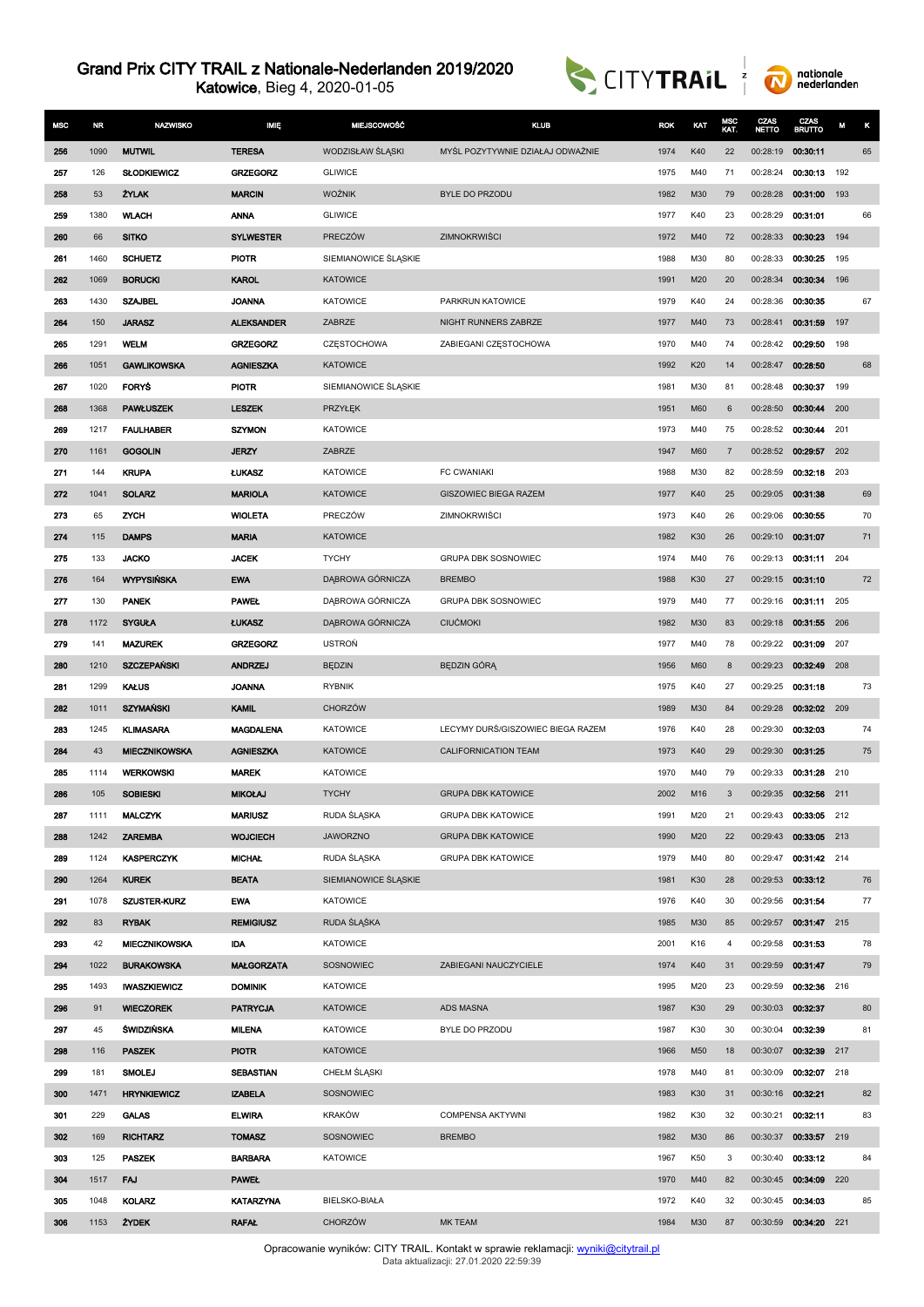Katowice, Bieg 4, 2020-01-05



nationale<br>nederlanden

| <b>MSC</b> | <b>NR</b>   | <b>NAZWISKO</b>                        | IMIĘ                                | <b>MIEJSCOWOŚĆ</b>          | <b>KLUB</b>                        | <b>ROK</b>   | KAT        | MSC<br>KAT.    | CZAS<br><b>NETTO</b> | CZAS<br><b>BRUTTO</b> | M   | κ   |
|------------|-------------|----------------------------------------|-------------------------------------|-----------------------------|------------------------------------|--------------|------------|----------------|----------------------|-----------------------|-----|-----|
| 307        | 1032        | <b>INDRASZAK</b>                       | <b>ADAM</b>                         | <b>KATOWICE</b>             |                                    | 1968         | M50        | 19             | 00:30:59             | 00:34:17              | 222 |     |
| 308        | 1486        | <b>RAKOCZY</b>                         | <b>BOŻENA</b>                       | <b>KATOWICE</b>             |                                    | 1989         | K30        | 33             | 00:31:00             | 00:34:17              |     | 86  |
| 309        | 1027        | <b>STRUZIK</b>                         | <b>AGATA</b>                        | SOSNOWIEC                   |                                    | 1974         | K40        | 33             | 00:31:01             | 00:33:07              |     | 87  |
| 310        | 136         | <b>SIEWNIAK</b>                        | <b>MARCIN</b>                       | <b>KATOWICE</b>             | <b>GRUPA DBK KATOWICE</b>          | 1976         | M40        | 83             | 00:31:03             | 00:34:26              | 223 |     |
| 311        | 1134        | NIEWIŃSKI                              | <b>MICHAL</b>                       | RUDA ŚLĄSKA                 |                                    | 1992         | M20        | 24             | 00:31:04             | 00:34:24              | 224 |     |
| 312        | 129         | <b>NAJBOR</b>                          | <b>RAFAL</b>                        | <b>CZELADŹ</b>              | <b>GRUPA DBK KATOWICE</b>          | 1975         | M40        | 84             | 00:31:04             | 00:34:24              | 225 |     |
| 313        | 122         | <b>ZYREK</b>                           | <b>DANIEL</b>                       | <b>TYCHY</b>                | <b>GRUPA DBK KATOWICE</b>          | 1985         | M30        | 88             | 00:31:05             | 00:34:29              | 226 |     |
| 314        | 1256        | <b>ZNYK</b>                            | <b>MARCIN</b>                       | ZABRZE                      | <b>KMP</b>                         | 1992         | M20        | 25             | 00:31:07             | 00:34:23              | 227 |     |
| 315        | 1188        | <b>KOCYAN</b>                          | <b>MAŁGORZATA</b>                   | <b>GLIWICE</b>              | BIEGAJ Z TRENERAMI                 | 1959         | K60        | $\mathbf{1}$   | 00:31:10             | 00:33:18              |     | 88  |
| 316        | 1166        | <b>ŻYDEK</b>                           | <b>JANUSZ</b>                       | <b>RADZIONKÓW</b>           |                                    | 1990         | M20        | 26             | 00:31:11             | 00:34:32              | 228 |     |
| 317        | 1154        | <b>ŻYDEK</b>                           | <b>MONIKA</b>                       | <b>CHORZÓW</b>              | <b>MK TEAM</b>                     | 1985         | K30        | 34             | 00:31:11             | 00:34:32              |     | 89  |
| 318        | 1518        | <b>KURBIEL</b>                         | <b>SYLWIA</b>                       | SIEMIANOWICE ŚLĄSKIE        | SIEMIANOWICE I PRZYJACIELE BIEGAJĄ | 1982         | K30        | 35             | 00:31:20             | 00:31:20              |     | 90  |
| 319        | 212         | <b>KANIA</b>                           | <b>AGNIESZKA</b>                    | DĄBROWA GÓRNICZA            |                                    | 1976         | K40        | 34             | 00:31:31             | 00:33:27              |     | 91  |
| 320        | 1194        | <b>KRUPA</b>                           | <b>AGNIESZKA</b>                    | <b>KATOWICE</b>             |                                    | 1977         | K40        | 35             | 00:31:31             | 00:34:50              |     | 92  |
| 321        | 52          | <b>SOBCZAK</b>                         | <b>JACEK</b>                        | <b>KATOWICE</b>             |                                    | 1978         | M40        | 85             | 00:31:32             | 00:34:06              | 229 |     |
| 322        | 1502        | <b>FRATCZAK</b>                        | <b>MAGDALENA</b>                    | RUDA SLĄSKA                 |                                    | 1995         | K20        | 15             | 00:31:36             | 00:34:11              |     | 93  |
| 323        | 1326        | <b>PLONKA</b>                          | <b>JOANNA</b>                       | <b>KATOWICE</b>             |                                    | 1972         | K40        | 36             | 00:31:43             | 00:33:45              |     | 94  |
| 324        | 170         | <b>MOGILSKA</b>                        | <b>KATARZYNA</b>                    | <b>KATOWICE</b>             |                                    | 1981         | K30        | 36             | 00:31:48             | 00:34:21              |     | 95  |
| 325        | 1396        | <b>WILK</b>                            | <b>AGNIESZKA</b>                    | ŁAZY                        | <b>GALEN TEAM</b>                  | 1986         | K30        | 37             | 00:31:50             | 00:33:45              |     | 96  |
| 326        | 1327        | <b>SZMAJDUCH</b>                       | <b>JUSTYNA</b>                      | SIEMIANOWICE ŚLĄSKIE        | <b>SZALONE KSIEGOWE</b>            | 1978         | K40        | 37             | 00:31:50             | 00:33:52              |     | 97  |
| 327        | 1398        | <b>RUDY</b>                            | <b>MALWINA</b>                      | ŁAZY                        | <b>GALEN TEAM</b>                  | 1986         | K30        | 38             | 00:31:52             | 00:33:45              |     | 98  |
| 328        | 67          | <b>KSIĄŻEK</b>                         | <b>KAMIL</b>                        | SOSNOWIEC                   |                                    | 1980         | M30        | 89             | 00:31:54             | 00:34:28              | 230 |     |
| 329        | 1005        | <b>NOWAK</b>                           | <b>MONIKA</b>                       | <b>KATOWICE</b>             | PORAŻENI SPORTEM                   | 1976         | K40        | 38             | 00:31:56             | 00:34:28              |     | 99  |
| 330        | 1503        | <b>POCHOPIEN</b>                       | <b>AGNIESZKA</b>                    | <b>GLIWICE</b>              |                                    | 1995         | K20        | 16             | 00:31:59             | 00:34:34              |     | 100 |
| 331        | 100         | <b>FORAJTER</b>                        | <b>KATARZYNA</b>                    | <b>KATOWICE</b>             |                                    | 1980         | K30        | 39             | 00:32:03             | 00:34:40              |     | 101 |
| 332        | 1070        | <b>STOMPEL</b>                         | <b>EWELINA</b>                      | SIEMIANOWICE ŚLĄSKIE        |                                    | 1990         | K20        | 17             | 00:32:05             | 00:34:38              |     | 102 |
| 333        | 1484        | KOT                                    | <b>MICHAL</b>                       | <b>ŚWIĘTOCHŁOWICE</b>       |                                    | 1988         | M30        | 90             | 00:32:17             | 00:34:53              | 231 |     |
| 334        | 34          | <b>KONIECZNY</b>                       | <b>IZABELLA</b>                     | <b>MIKOŁÓW</b>              | <b>CALIFORNICATION TEAM</b>        | 1978         | K40        | 39             | 00:32:22             | 00:34:55              |     | 103 |
| 335        | 58          | <b>RZĄSA</b>                           | <b>ANNA</b>                         | SARNÓW                      |                                    | 1975         | K40        | 40             | 00:32:29             | 00:35:04              |     | 104 |
| 336        | 1112        | <b>WAŚCIŃSKA</b>                       | <b>DOMINIKA</b>                     | RUDA ŚLĄSKA                 | <b>GRUPA DBK KATOWICE</b>          | 1984         | K30        | 40             | 00:32:38             | 00:36:00              |     | 105 |
| 337        | 92          | <b>PAJAK</b>                           | <b>ANNA</b>                         | <b>KATOWICE</b>             | GISZOWIEC BIEGA RAZEM              | 1978         | K40        | 41             | 00:32:38             | 00:35:11              |     | 106 |
| 338        | 1058        | <b>WOJTYSIAK</b>                       | <b>DOMINIK</b>                      | <b>KATOWICE</b>             |                                    | 1982         | M30        | 91             | 00:32:39             | 00:36:23              | 232 |     |
| 339        | 22          | <b>SZWEDA</b>                          | <b>MIRKA</b>                        | KATOWICE-MURCKI             |                                    | 1959         | K60        | $\overline{2}$ | 00:32:59             | 00:35:07              |     | 107 |
| 340        | 1494        | <b>MEISNEROWICZ</b>                    | <b>ADAM</b>                         | <b>BEŁK</b>                 |                                    | 1967         | M50        | 20             | 00:33:00             | 00:34:53              | 233 |     |
| 341<br>342 | 223<br>1500 | <b>SITO</b>                            | <b>PAWEL</b>                        | ZABRZE<br><b>MYSZKOWICE</b> |                                    | 1982         | M30        | 92             | 00:33:20             | 00:36:38              | 234 |     |
| 343        | 1497        | PACYNA-PRZYBYLAK<br><b>TROJANOWSKI</b> | <b>AGNIESZKA</b><br><b>WOJCIECH</b> | TARNOWSKIE GÓRY             |                                    | 1979         | K40<br>M40 | 42<br>86       | 00:33:39<br>00:33:40 | 00:35:35<br>00:35:37  | 235 | 108 |
| 344        | 1130        | <b>JANIKOWSKA</b>                      | <b>ALEKSANDRA</b>                   | <b>KATOWICE</b>             |                                    | 1970<br>1968 | K50        | $\overline{4}$ | 00:33:50             | 00:36:26              |     | 109 |
| 345        | 1073        | NOWAK-ZNYK                             | <b>KATARZYNA</b>                    | ZABRZE                      |                                    | 1993         | K20        | 18             | 00:34:02 00:37:19    |                       |     | 110 |
| 346        | 1044        | <b>KAPUŚCIK</b>                        | <b>BEATA</b>                        | <b>KATOWICE</b>             |                                    | 1969         | K50        | 5              | 00:34:20 00:36:52    |                       |     | 111 |
| 347        | 186         | <b>MARTYNA</b>                         | <b>MAGDALENA</b>                    | MYSŁOWICE                   |                                    | 1988         | K30        | 41             | 00:34:42 00:37:14    |                       |     | 112 |
| 348        | 1478        | <b>CZARNIK</b>                         | <b>BARBARA</b>                      | <b>GLIWICE</b>              |                                    | 1980         | K30        | 42             | 00:34:54             | 00:37:29              |     | 113 |
| 349        | 1466        | <b>PALIŃSKA</b>                        | <b>ANNA</b>                         | <b>GLIWICE</b>              |                                    | 1980         | K30        | 43             | 00:34:55             | 00:37:29              |     | 114 |
| 350        | 197         | <b>KAMROWSKA</b>                       | <b>KATARZYNA</b>                    | <b>KATOWICE</b>             |                                    | 1978         | K40        | 43             | 00:34:59 00:38:19    |                       |     | 115 |
| 351        | 1513        | <b>DOMARADZKA</b>                      | <b>ANNA</b>                         | JASTRZĘBIE ZDRÓJ            |                                    | 1975         | K40        | 44             | 00:35:04             | 00:37:04              |     | 116 |
| 352        | 1021        | <b>FORYS</b>                           | <b>AGNIESZKA</b>                    | SIEMIANOWICE ŚLĄSKIE        |                                    | 1985         | K30        | 44             | 00:35:11             | 00:37:46              |     | 117 |
| 353        | 1131        | <b>FAULHABER</b>                       | <b>JOANNA</b>                       | <b>KATOWICE</b>             |                                    | 1980         | K30        | 45             | 00:35:16 00:37:50    |                       |     | 118 |
| 354        | 1030        | <b>KUREK</b>                           | <b>ADAM</b>                         | SIEMIANOWICE ŚLĄSKIE        |                                    | 1982         | M30        | 93             | 00:35:40             | 00:38:59              | 236 |     |
| 355        | 1029        | <b>ZIEMER</b>                          | <b>BARBARA</b>                      | <b>KATOWICE</b>             | DZIKIE ŻYCIE RUNTEAM               | 1986         | K30        | 46             | 00:35:46 00:39:05    |                       |     | 119 |
| 356        | 1297        | <b>KOWALSKA</b>                        | <b>DOROTA</b>                       | <b>RYBNIK</b>               | SBD ENERGETYK RYBNIK               | 1968         | K50        | 6              | 00:35:50             | 00:37:46              |     | 120 |
| 357        | 1501        | SIWY-HUDOWSKA                          | <b>ANNA</b>                         | WARSZAWA                    |                                    | 1977         | K40        | 45             | 00:36:00 00:38:37    |                       |     | 121 |